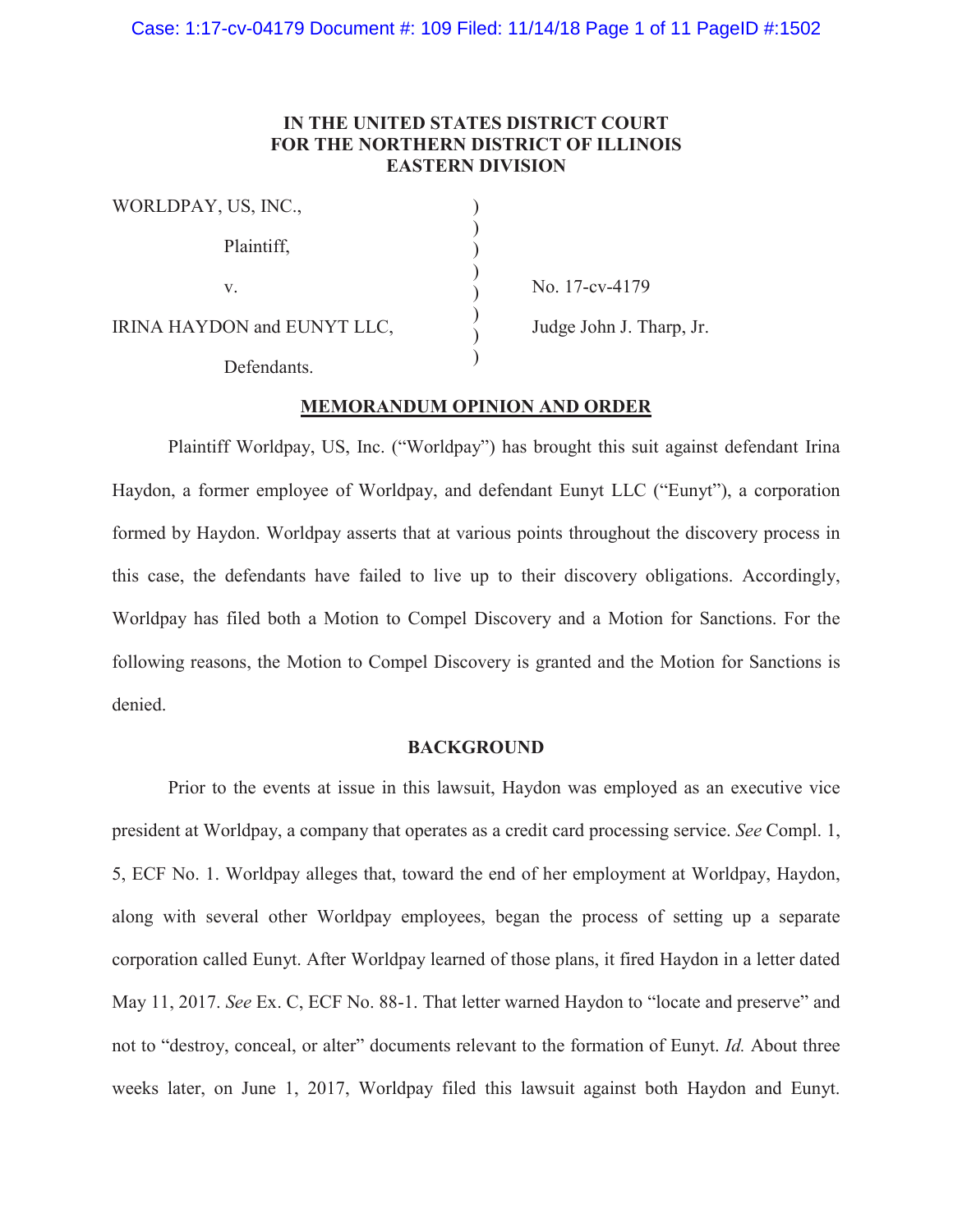#### Case: 1:17-cv-04179 Document #: 109 Filed: 11/14/18 Page 2 of 11 PageID #:1502

Worldpay made numerous allegations against Haydon, including that she had misappropriated Worldpay's trade secrets and confidential information. Worldpay also alleged that Haydon was liable for breach of contract and tortious interference with business relations. Haydon responded by filing a counterclaim against Worldpay, alleging that her termination violated the antiretaliation provisions of the False Claims Act and the Sarbanes-Oxley Act.

The discovery process in this litigation has been long and complicated. In March 2018, Worldpay filed a Motion to Compel Discovery. In it, Worldpay alleged that the defendants' discovery productions up to that point had been deficient. According to Worldpay, the defendants had failed to produce responsive documents that were in their possession, and they had overdesignated certain documents as confidential. *See* Worldpay's Mot. to Compel Defs.' Disc. ("Mot. to Compel") 5-7, ECF No. 80.

Around the same time, two additional pieces of information came to light. The first was that an Internet domain that had been created for Eunyt, which included e-mail accounts for Eunyt employees, had been shut down. The domain had been set up around March 2017, and about five or six Worldpay employees were provided with Eunyt e-mail addresses. *See* Written Answers of Hila Shpigelman ¶¶ 24-26, Ex. E, ECF No. 101-1. The exact date of the domain's shutdown has not been determined, but the record evidence indicates that it was active up until at least May 30, 2017, or June 1, 2017. *See* Mem. of Law in Supp. of Mot. for Sanctions for Spoliation of Evid. ("Mot. for Sanctions") 4-5, ECF No. 88. The second piece of information was that in April 2017, Randy Standish, then a Worldpay employee whom Haydon had hired to do work in connection with the formation of Eunyt, had copied Haydon's Worldpay e-mail account, containing about twenty gigabytes of data, to an e-mail account on the Eunyt domain. *See id.* at 2. Upon learning these facts, Worldpay filed a Motion for Sanctions in May 2018, arguing that the defendants were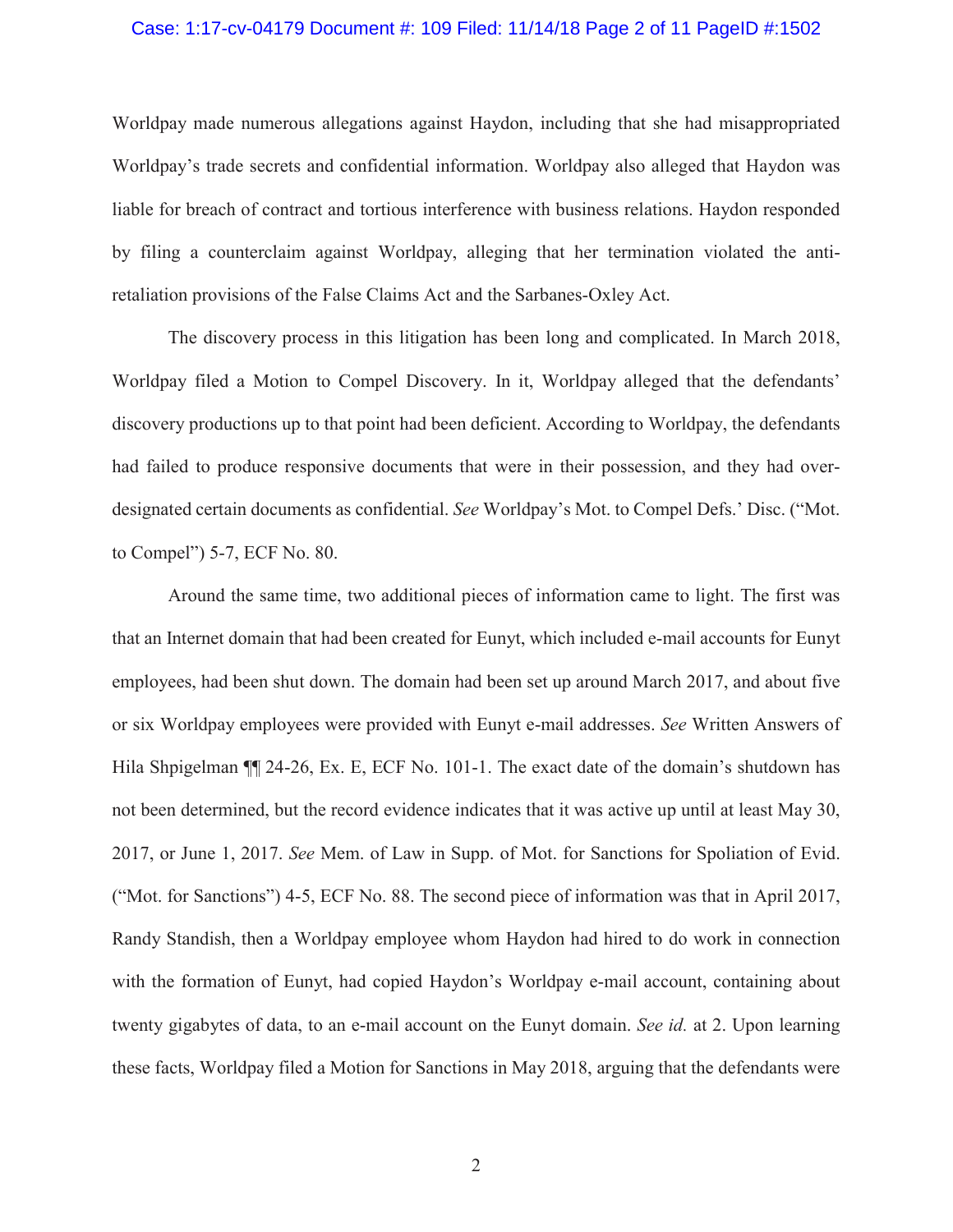#### Case: 1:17-cv-04179 Document #: 109 Filed: 11/14/18 Page 3 of 11 PageID #:1502

responsible for spoliation of evidence, as they had not produced or preserved the electronic data from the Eunyt domain, including the twenty gigabytes of data that Standish had copied.

Discovery problems persisted throughout the summer. As an attempt to remedy some of those problems, this Court entered an order on June 29, 2018. That order required that the defendants produce the entirety of Haydon's personal Yahoo e-mail account from November 1, 2016, to May 11, 2017, subject only to a privilege review and the protective order governing this case. *See* Min. Entry 1, ECF No. 99.

In August 2018, Worldpay filed a Sur-Reply supplementing both its Motion for Sanctions and its Motion to Compel Discovery with additional information. *See generally* Pl.'s Sur-Reply in Supp. of Its Mots. to Compel and for Sanctions ("Sur-Reply"), ECF No. 101. Those motions are both now before this Court.

#### **DISCUSSION**

# **I. Motion to Compel Discovery**

It is clear that Worldpay never should have had to bring the Motion to Compel Discovery. As Worldpay argued in that motion, the defendants' initial discovery productions were missing significant categories of information. *See* Mot. to Compel 5-6. They were also over-designated as confidential, as the entirety of Haydon's and Eunyt's productions were marked as either Confidential or Highly Confidential. *See id.* at 6-7. The defendants have not even seriously attempted to contest these points. In fact, the defendants' motion in response to all of Worldpay's various motions is titled "Defendants' Response to Plaintiff's Motion for Sanctions"; they do not even directly respond to the arguments advanced in the Motion to Compel Discovery. *See generally* Defs.' Resp. to Pl.'s Mot. for Sanctions ("Response"), ECF No. 102. They have made no real attempt to argue that their discovery productions throughout this litigation have been complete. Indeed, the inadequacy of their productions is underscored by the fact that this Court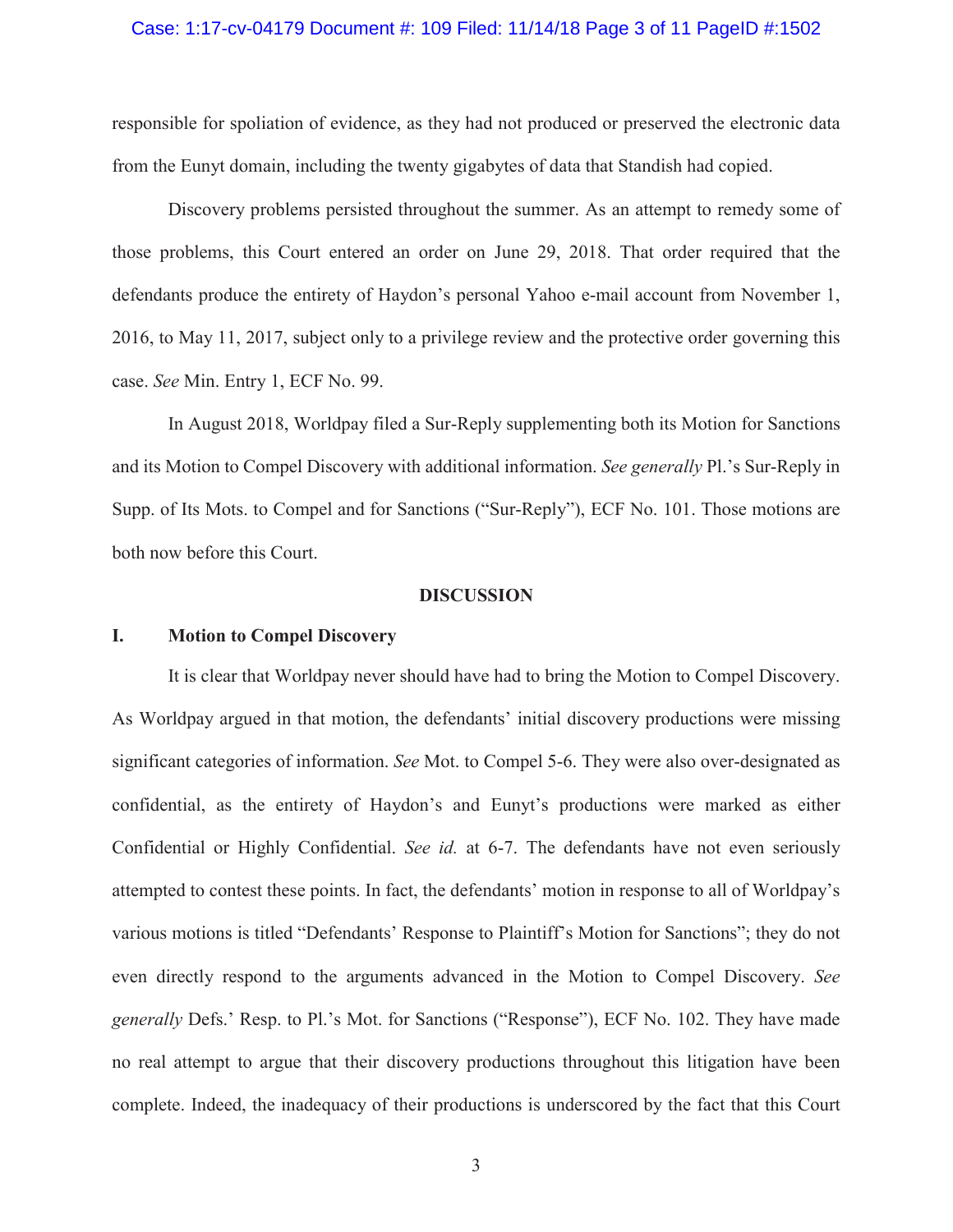#### Case: 1:17-cv-04179 Document #: 109 Filed: 11/14/18 Page 4 of 11 PageID #:1502

was forced to enter an order on June 29, 2018, requiring that the defendants produce the entirety of Haydon's Yahoo e-mail account from November 1, 2016, to May 11, 2017, subject only to the protective order and a privilege review. *See* Min. Entry 1, ECF No. 99. Accordingly, the Court grants Worldpay's Motion to Compel Discovery.

In its initial Motion to Compel Discovery, Worldpay requested that this Court enter an order that would compel the defendants to produce additional discovery to make up for what it argued were deficiencies in the defendants' original discovery responses. Mot. to Compel 13. Worldpay reiterated this request in its Sur-Reply in August. Sur-Reply 9. To the extent that this request is still before this Court, however, it has been overtaken by events. At a hearing in open court on October 25, 2018, all parties in this litigation agreed that discovery in this matter is closed. Thus, Worldpay's request to compel additional production of documents is denied as moot.

Alternatively, Worldpay requests in its final reply for the Court to enter an order that would limit the production of admissible evidence "to the evidence produced on or before September 24, 2018." Pl.'s Suppl. Reply in Supp. of Its Mots. to Compel Disc. and Mot. for Sanctions for Spoliation ("Reply") 7, ECF No. 103. The basis for this, as Worldpay's counsel discussed in open court on October 25, is that Worldpay is concerned that the defendants will attempt to use documents that were in their possession and responsive to Worldpay's discovery requests in future dispositive motions. This request is also denied as superfluous. It is a general proposition of law that, after discovery is closed, a party may not rely on documents that it had in its possession but failed to produce during discovery. There is no need for an order that states as much.

Nevertheless, while the Court will not order any additional production of documents or enter the requested order, it remains the case that Fed. R. Civ. P.  $37(a)(5)(A)$  provides that if such a "motion is granted—or if the disclosure or requested discovery is provided after the motion was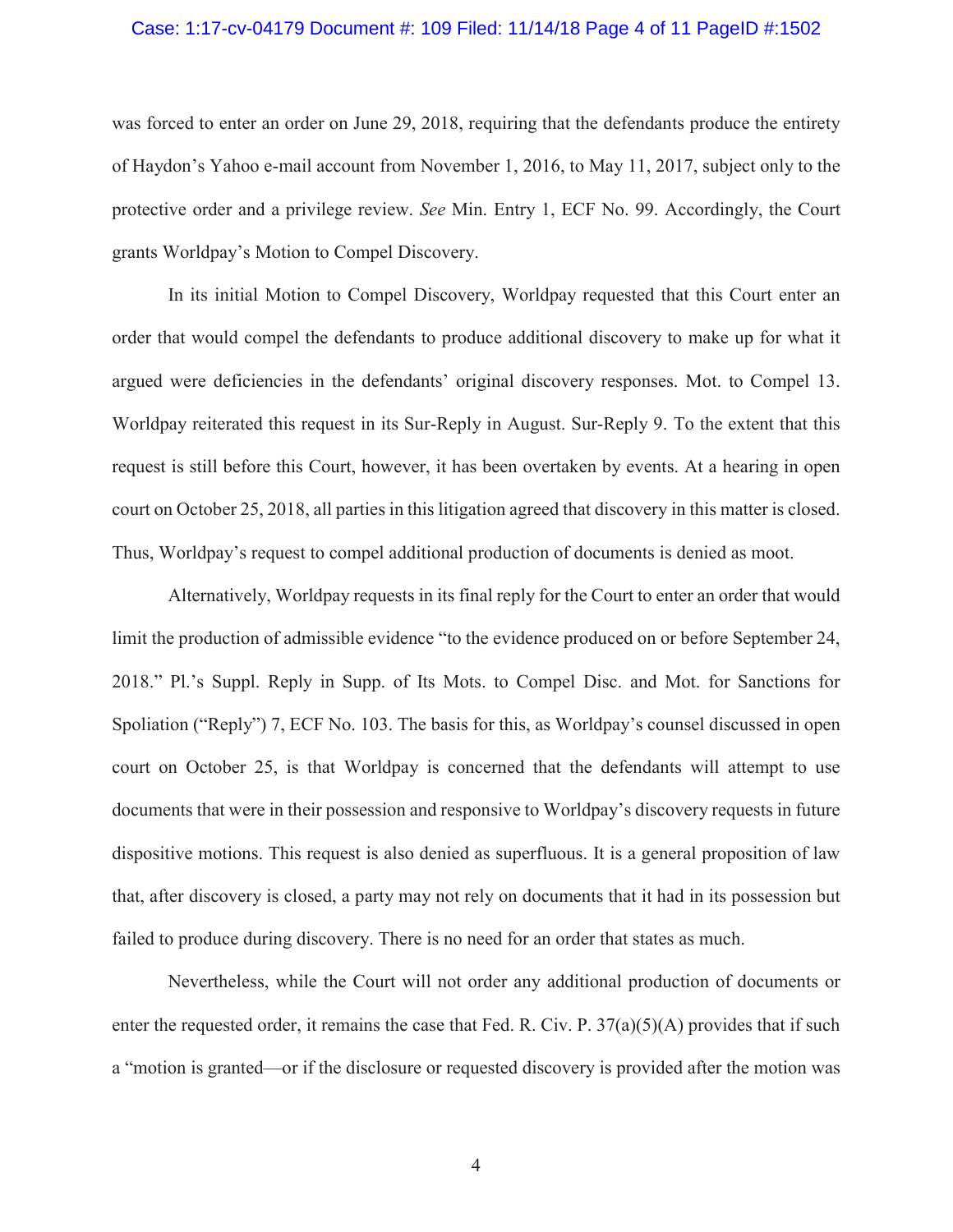#### Case: 1:17-cv-04179 Document #: 109 Filed: 11/14/18 Page 5 of 11 PageID #:1502

filed—the court must" require the party whose conduct necessitated the motion "to pay the movant's reasonable expenses incurred in making the motion, including attorney's fees." The Court may not order this payment, however, under three circumstances. These are 1) if "the movant filed the motion before attempting in good faith to obtain the disclosure or discovery without court action," 2) if "the opposing party's nondisclosure, response, or objection was substantially justified," or 3) if "other circumstances make an award of expenses unjust." Fed. R. Civ. P.  $37(a)(5)(A)(i)-(iii)$ .

Because the Court concludes that none of those circumstances is present here, Worldpay is entitled to an award of attorney's fees. Worldpay may recover costs and attorney's fees involved in preparing and presenting its initial Motion to Compel Discovery. Worldpay may not recover such fees for all of the subsequent motions, however, nor for other discovery expenses unconnected to the original motion. The Court is aware that the initial motion has turned into a much longer saga, and that the discovery process in this case has been long and drawn-out. The Court concludes, however, that it is sufficient and appropriate to limit its award of costs and attorney's fees to those associated with the original motion.

#### **II. Motion for Sanctions**

 $\overline{a}$ 

Worldpay also seeks sanctions based on the defendants' failure to preserve electronic evidence. The legal standard regarding when sanctions may be imposed as a consequence of the spoliation of evidence when that evidence is in electronic form is provided by Federal Rule of Civil Procedure  $37(e)$ .<sup>1</sup> Rule  $37(e)$  was substantially revised in the December 2015 amendments

<sup>&</sup>lt;sup>1</sup> The parties disagree as to whether Rule 37(e) is the *exclusive* means by which the Court may exercise its authority to order sanctions as a remedy for spoliation of electronically stored evidence in this case. Worldpay argues that the Court may take such an action under its own inherent power. *See* Sur-Reply 7. As the defendants note, however, this interpretation is at odds with the Advisory Committee Notes to the 2015 amendment to Rule 37(e), which state that the rule "forecloses reliance on inherent authority or state law to determine when certain measures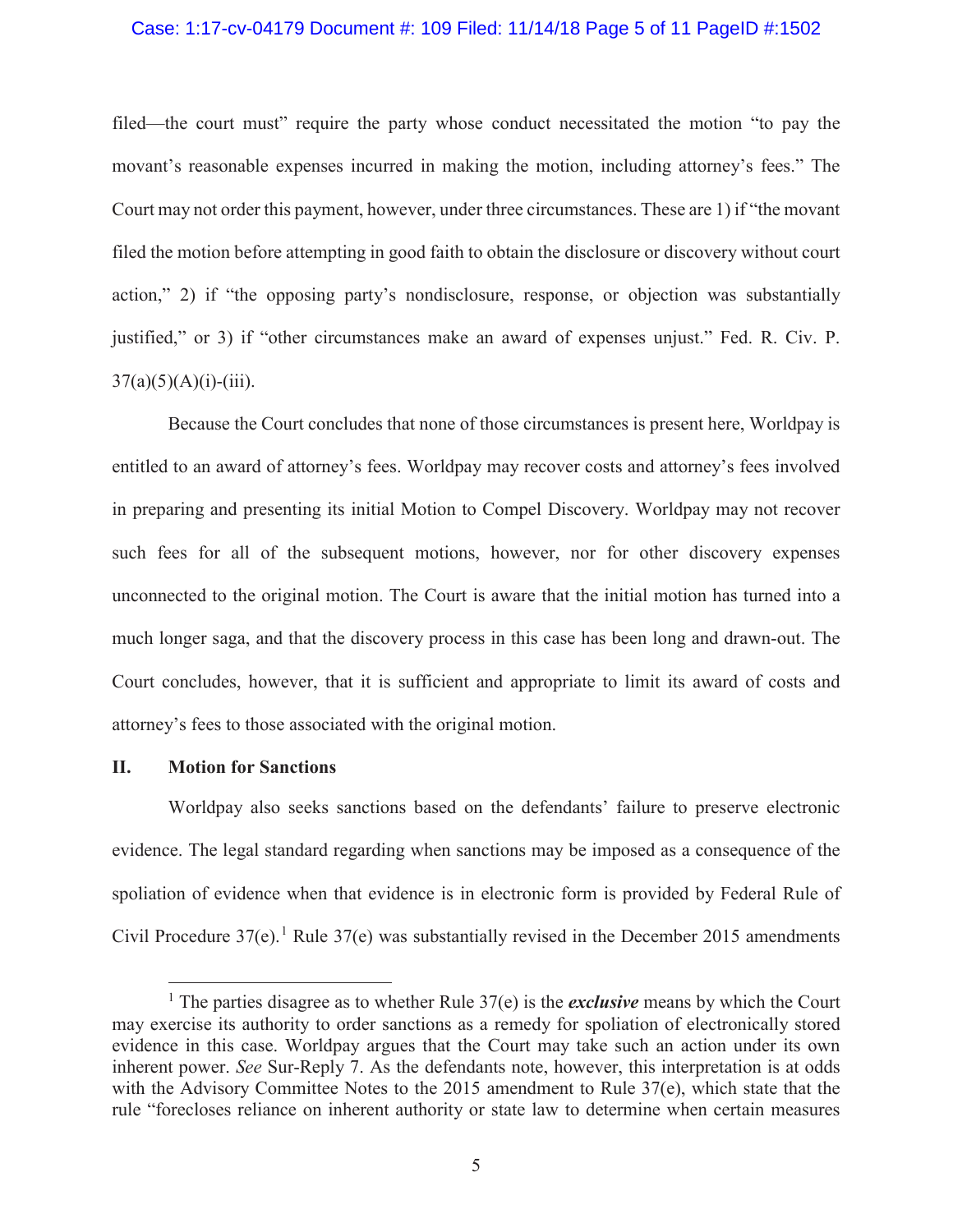#### Case: 1:17-cv-04179 Document #: 109 Filed: 11/14/18 Page 6 of 11 PageID #:1502

to the Federal Rules. As Magistrate Judge Johnston wrote in *Snider v. Danfoss, LLC*, No. 15-cv-4748, 2017 WL 2973464 (N.D. Ill. July 12, 2017), *report and recommendation adopted*, 2017 WL 3268891 (N.D. Ill. Aug. 1, 2017), the introductory clause of the current version of Rule 37(e) sets out five prerequisites that must be met before any sanctions may be imposed. First, the information at issue must be electronically stored information (ESI). Second, there must be anticipated or actual litigation. Third, it must be the case that because of the actual or anticipated litigation, the information should have been preserved. Fourth, the ESI must have been lost because a party failed to take reasonable steps to preserve it. And fifth, the lost ESI must be unable to be restored or replaced through additional discovery. *See* Fed. R. Civ. P. 37(e); *Snider*, 2017 WL 2973464, at \*4.

If all of those prerequisites are met, and the Court also determines that one party was prejudiced from the loss of the information, the Court "may order measures no greater than necessary to cure the prejudice." Fed. R. Civ. P.  $37(e)(1)$ . In addition, if the Court concludes that the offending party acted "with the intent to deprive another party of the information's use in the litigation," then it may impose more severe sanctions. Fed. R. Civ. P.  $37(e)(2)$ . These may include presuming that the lost information was unfavorable to the party, instructing a jury that it may or must make that same assumption, and dismissing the action or entering a default judgment. *Id.* 

The central fact that Worldpay points to with respect to its Motion for Sanctions is that the Eunyt domain—and the e-mail accounts hosted on it—were shut down. Worldpay argues that those accounts contained information that is relevant to its claims, and that information is now unavailable because Haydon shut down the domain. Haydon's story is somewhat different.

 $\overline{a}$ 

should be used." Fed. R. Civ. P. 37(e), Advisory Committee Notes, 2015 Amendment; Response 3. In any case, the Court need not answer the question definitively here, as the Court declines to order sanctions under its inherent authority even assuming that such an action would be permissible. The Court will therefore analyze the issue of whether sanctions should be imposed exclusively under the heading of Rule 37(e).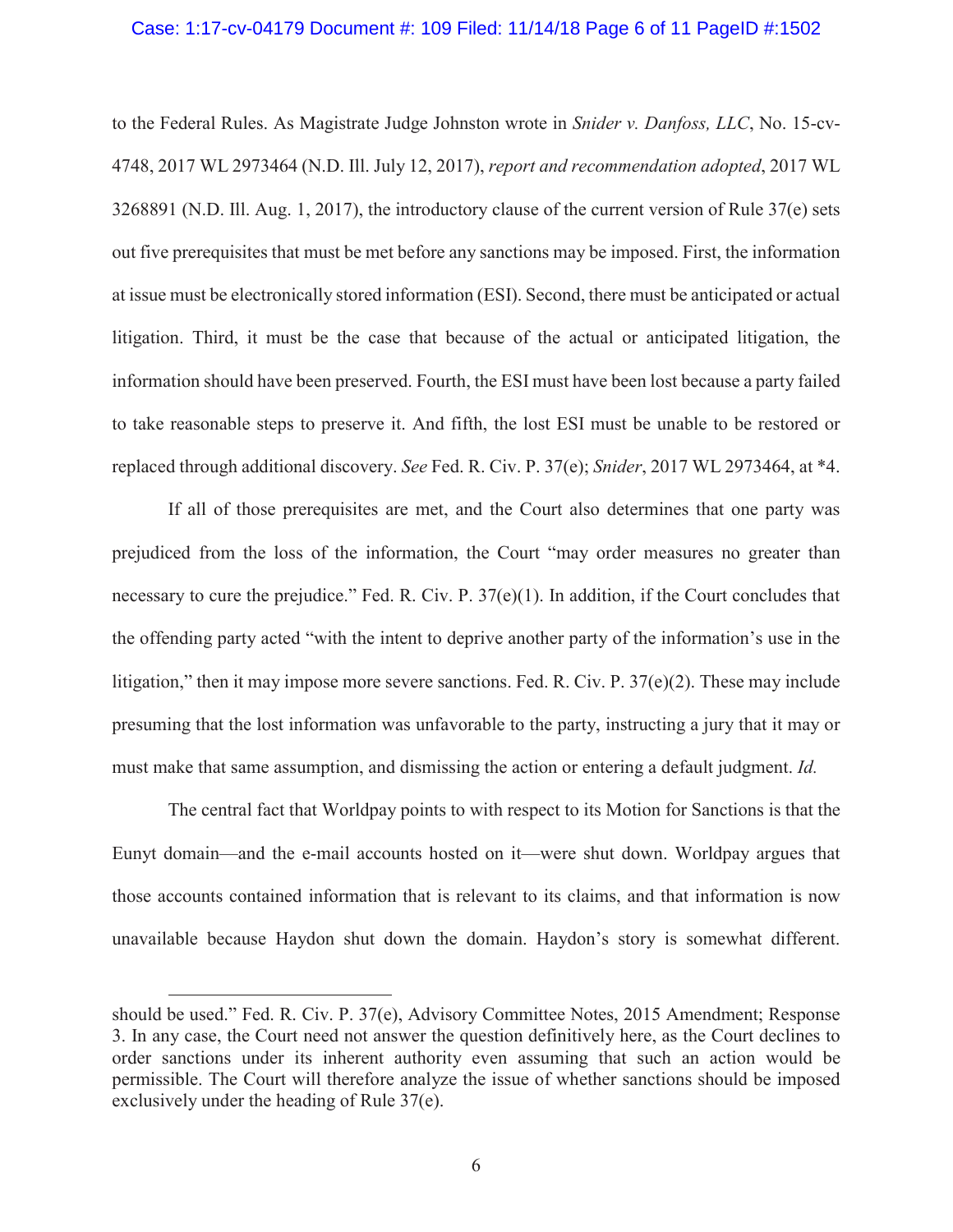#### Case: 1:17-cv-04179 Document #: 109 Filed: 11/14/18 Page 7 of 11 PageID #:1502

Haydon cites the written testimony of Hila Shpigelman, whom Haydon had hired to do work related to the formation of Eunyt in early 2017. Shpigelman was one of the people responsible for setting up the Eunyt domain. Shpigelman states that Haydon did not instruct her to shut down the entire domain. According to Shpigelman, "Haydon instructed me to only have the email addresses for all Eunyt employees (except hers) closed. She did not tell me to shut down the entire domain." Written Answers of Hila Shpigelman ¶ 36. It is not clear from the record, however, whether this command was actually carried out as instructed. Nor is it clear, assuming that it was, how exactly Haydon's account and the rest of the domain were shut down as well.

In the present case, the five prerequisites in Fed. R. Civ. P. 37(e)'s introductory clause are all met. The defendants do not dispute that the first three requirements have been satisfied: they agree that the information stored on the Eunyt domain was ESI; that there was anticipated or actual litigation; and that as a result of that litigation, the defendants "should have preserved information on the Eunyt domain." Response 5. The defendants do, however, deny that Haydon failed to take reasonable steps to preserve the information. They argue that Haydon's instructions to Shpigelman, requesting that the other e-mail accounts be closed but that Haydon's own account and the Eunyt domain be preserved, constituted a reasonable step to preserve information. *Id.* This argument must fail, however, because even if one accepts that this was actually the instruction that Haydon gave to Shpigelman, the truth remains that the domain was in fact shut down. Aside from this instruction, the defendants have cited no other steps—let alone anything that would amount to a reasonable step—to ensure that the information was preserved.

The defendants also argue that the information that was on the Eunyt domain is otherwise still available to Worldpay. They make two assertions in this respect. First, they contend that Worldpay has had the information copied by Standish to the Eunyt domain. *See id.* While that may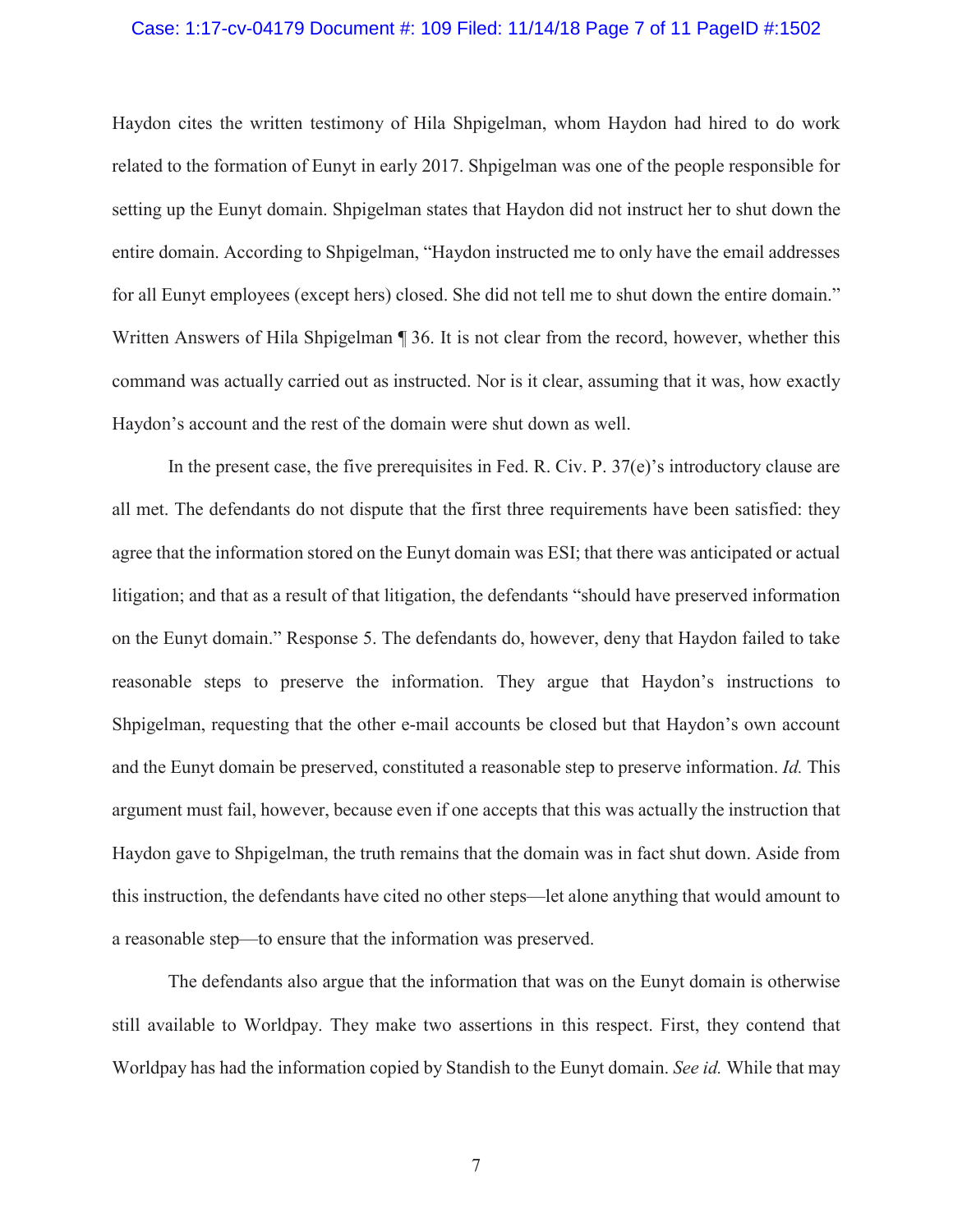#### Case: 1:17-cv-04179 Document #: 109 Filed: 11/14/18 Page 8 of 11 PageID #:1502

be true for the subset of information that was copied from Worldpay, it is not true for all of the other information on the Eunyt domain. Second, the defendants also assert that Haydon's Yahoo account "was copied on all matters dealing with Eunyt," meaning that, because the defendants were forced to produce the contents of the Yahoo account during the relevant time frame, Worldpay is able to know how its information was used. *See id.* at 5-6. It is hardly clear from the record, however, that this is the case. As Worldpay points out, in one instance, Standish sent an email to both Shpigelman's and Haydon's Eunyt accounts; Shpigelman then forwarded it to Haydon's Yahoo account. *See* Ex. B, ECF No. 103-2. This would not have been necessary if Haydon's Yahoo account were being automatically copied on all e-mails to her Eunyt account.

Where Worldpay's claim falters, however, is that the company has not shown that it was prejudiced by the lack of this information, as required to support sanctions under Rule  $37(e)(1)$ , or that the defendants acted with the requisite intent under Rule  $37(e)(2)$ . The primary sanction that Worldpay has specifically requested is that the Court enter an order including an inference that the destroyed evidence was unfavorable to the defendants. *See* Mot. for Sanctions 8; Reply 7. This requires that the Court determine that the defendants acted "with the intent to deprive [Worldpay] of the information's use in the litigation." Fed. R. Civ. P.  $37(e)(2)$ . This is similar to the Seventh Circuit's case law, pre-dating the current version of Rule 37(e), which holds that in order to draw an inference that destroyed information was unfavorable to a party, a court must find that the evidence was destroyed in bad faith. *See, e.g.*, *Faas v. Sears, Roebuck & Co.*, 532 F.3d 633, 644 (7th Cir. 2008). A document "is destroyed in bad faith if it is destroyed 'for the purpose of hiding adverse information.'" *Id.* (quoting *Rummery v. Ill. Bell Tel. Co.*, 250 F.3d 553, 558 (7th Cir. 2001)).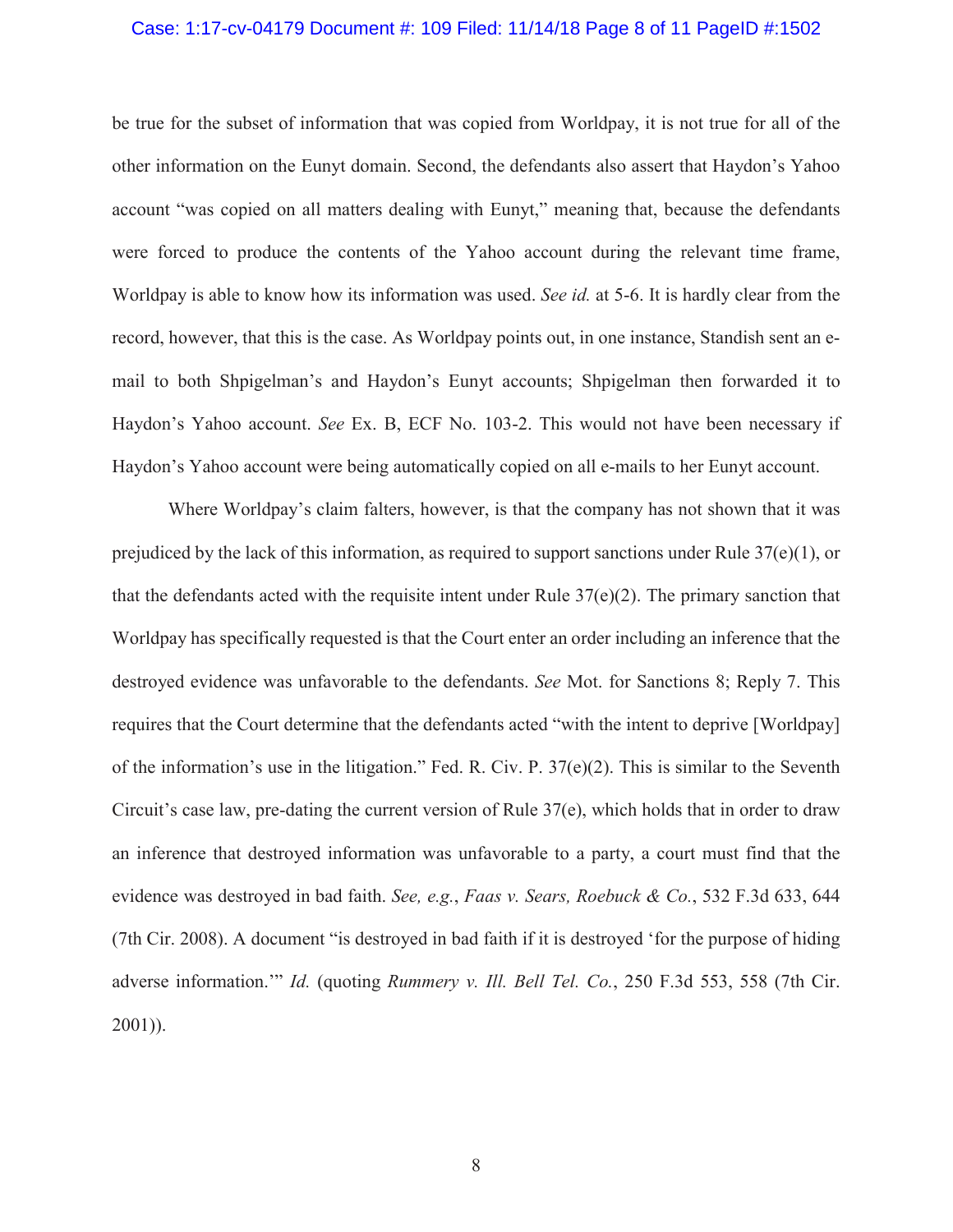#### Case: 1:17-cv-04179 Document #: 109 Filed: 11/14/18 Page 9 of 11 PageID #:1502

Worldpay's primary argument with respect to intent is straightforward: it is that the defendants intentionally shut down the Eunyt e-mail accounts containing the relevant ESI. *See*  Mot. for Sanctions 7. Indeed, Worldpay points out that by the defendants' own admission, per the Shpigelman testimony, Haydon ordered Shpigelman to shut down a subset of those e-mail accounts, including all Eunyt accounts other than her own. *See* Reply 5. Worldpay also notes that in Haydon's own deposition testimony, Haydon appears to state that she told Shpigelman to shut down the Eunyt e-mail accounts, without making any exception for her own account. *See* Dep. of Irina Haydon 183:17–184-10, Ex. 23, ECF No. 96. It is not obvious, however, that an intent to shut down an e-mail account equates to an intent to ensure that the information on it is permanently deleted, such that it would never be accessible to anyone again. Nor is it clear, even assuming that Haydon intended to delete the information permanently, that she did so for the purpose of hiding adverse information. In all of its various motions, Worldpay has cited no case law that elaborates on what it means to destroy information with the intent to deprive another party of its use in the litigation, let alone establishes that the defendants in this case possessed the requisite intent. As a result, Worldpay has fallen short of demonstrating that the defendants destroyed the information with the intent to deprive Worldpay of its use in the litigation. Accordingly, the Court declines to order sanctions under Rule 37(e)(2).

While Worldpay has not explicitly requested any specific sanction less severe than an adverse inference instruction, the Court could choose to impose one if Worldpay could show that it was prejudiced by the loss of the information at issue. "To suffer substantive prejudice due to spoliation of evidence, the lost evidence must prevent the aggrieved party from using evidence essential to its underlying claim." *In re Old Banc One S'holders Sec. Litig.*, No. 00-cv-2100, 2005 WL 3372783, at \*4 (N.D. Ill. Dec. 8, 2005) (citing *Langley by Langley v. Union Elec. Co.*, 107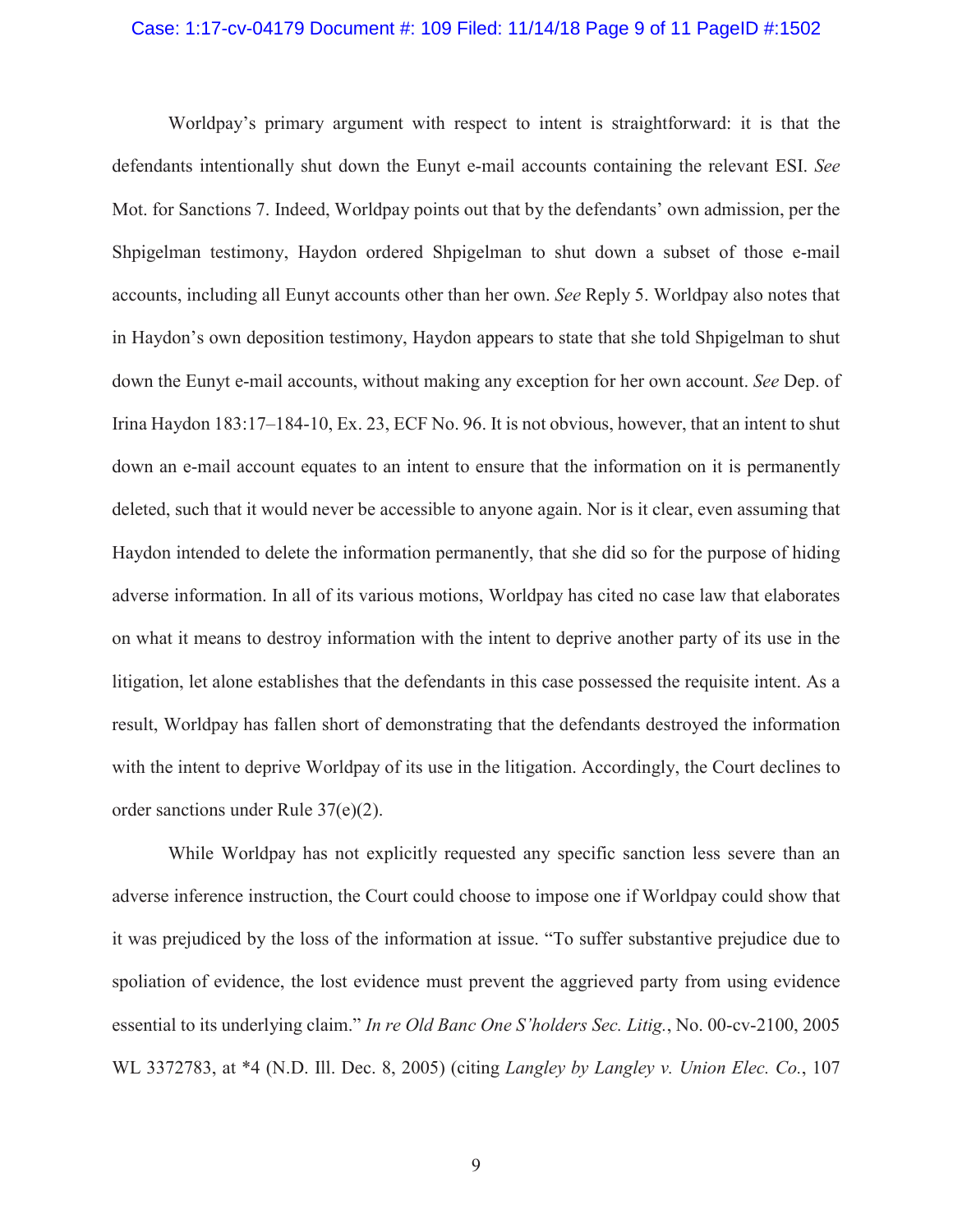#### Case: 1:17-cv-04179 Document #: 109 Filed: 11/14/18 Page 10 of 11 PageID #:1502

F.3d 510, 515 (7th Cir. 1997)). That means that in order to evaluate whether a party has been prejudiced, "the court must have some evidence regarding the particular nature of the missing ESI." *Snider*, 2017 WL 2973464, at \*5.

In the present case, the "nature of the missing ESI" is that it consisted of information on the e-mail accounts hosted on the Eunyt domain, presumably including e-mail communications to and from Eunyt employees. Worldpay argues that it has been prejudiced because the failure to preserve the Eunyt accounts has prevented it from identifying 1) Worldpay employees that were involved with the effort to create Eunyt, 2) Worldpay clients that were improperly solicited by Haydon or Eunyt, and 3) the scope of Worldpay's proprietary information that the defendants improperly used. *See* Mot. for Sanctions 7. The problem, however, is that while Worldpay has articulated what it hopes that it might have found among the deleted information, it has provided little reason to be confident that this information actually would have been found had the domain not been shut down. It has at best an educated guess about what might have been on the domain. And, once again, throughout all of its motions, Worldpay has failed to cite any case law that elaborates on what it means to be prejudiced under the meaning of Fed. R. Civ. P. 37(e)(1) or establishes that it has been so prejudiced. In this context, the Court declines to find that Worldpay has been prejudiced.

Finally, Worldpay asks that the Court dismiss Haydon's counterclaims, on the basis that Haydon has refused to produce information relevant to those counterclaims. *See* Sur-Reply 5, 9. This request is likewise denied. The dismissal of a claim (or, here, a counterclaim) is one of "the most extreme sanctions available pursuant to the Federal Rules of Civil Procedure." *Cohn v. Guaranteed Rate, Inc.*, 318 F.R.D. 350, 355 (N.D. Ill. 2016). It is "well settled" in the Seventh Circuit that "the ultimate sanction of dismissal should be involved only in extreme situations, when